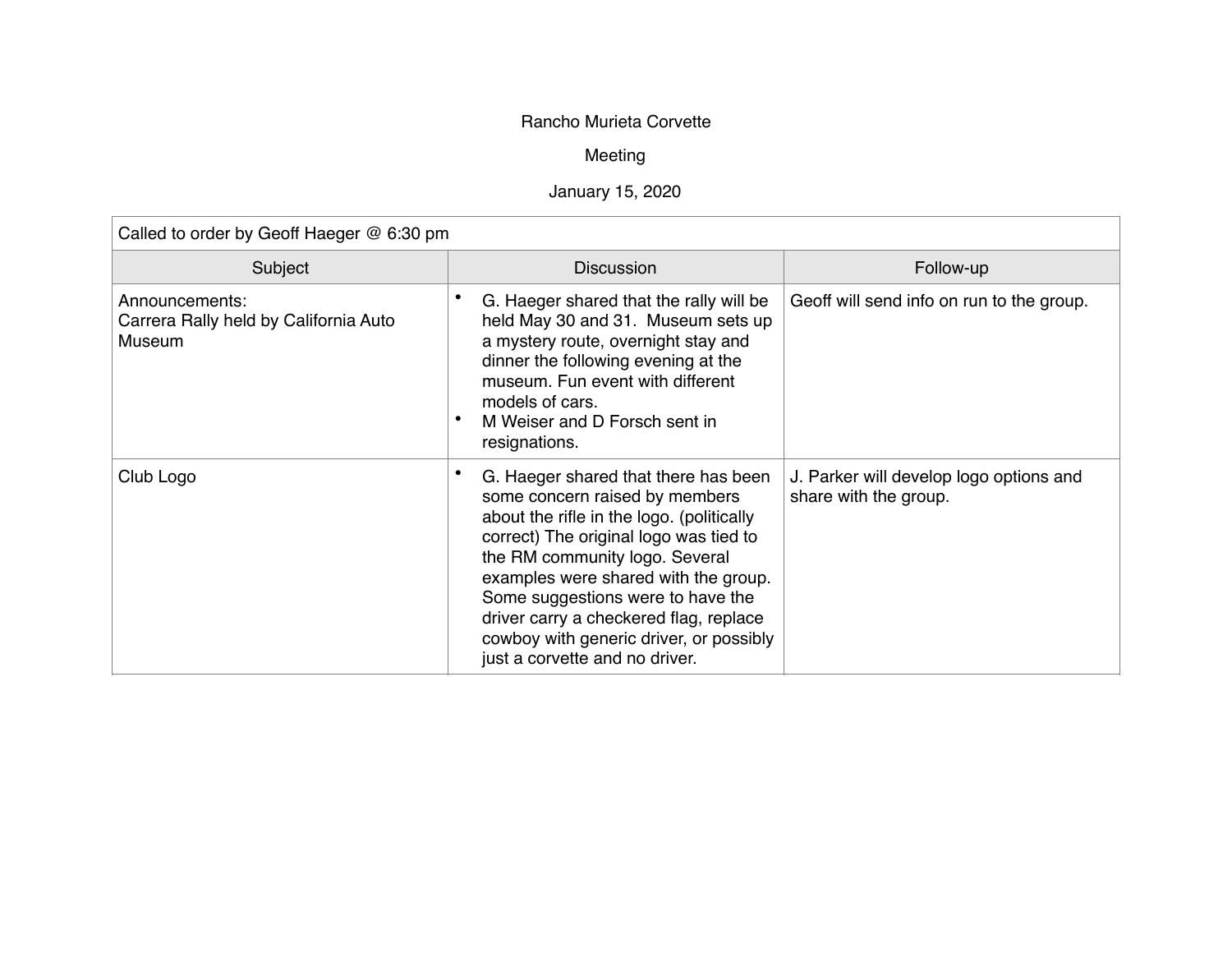| May 20, 2020 Meeting     | The country club is hosting a<br>tournament and the club is not<br>available for our May meeting. The<br>board suggestion was to use the<br>Gazebo at Lake Clementia for<br>meeting. K. Pearson was going to<br>investigate bringing in a food truck.<br>Other suggestions were pot luck and<br>barbecue. | K. Pearson to inquire about catering the<br>event by food trucks.            |
|--------------------------|-----------------------------------------------------------------------------------------------------------------------------------------------------------------------------------------------------------------------------------------------------------------------------------------------------------|------------------------------------------------------------------------------|
| Roster and Personal Info | G. Haeger mentioned that a concern<br>was raised about posting member's<br>personal info on the website. The<br>group agreed that permission should<br>be granted before any info is posted.                                                                                                              | G. Haeger will send email requesting<br>member's permission for the posting. |